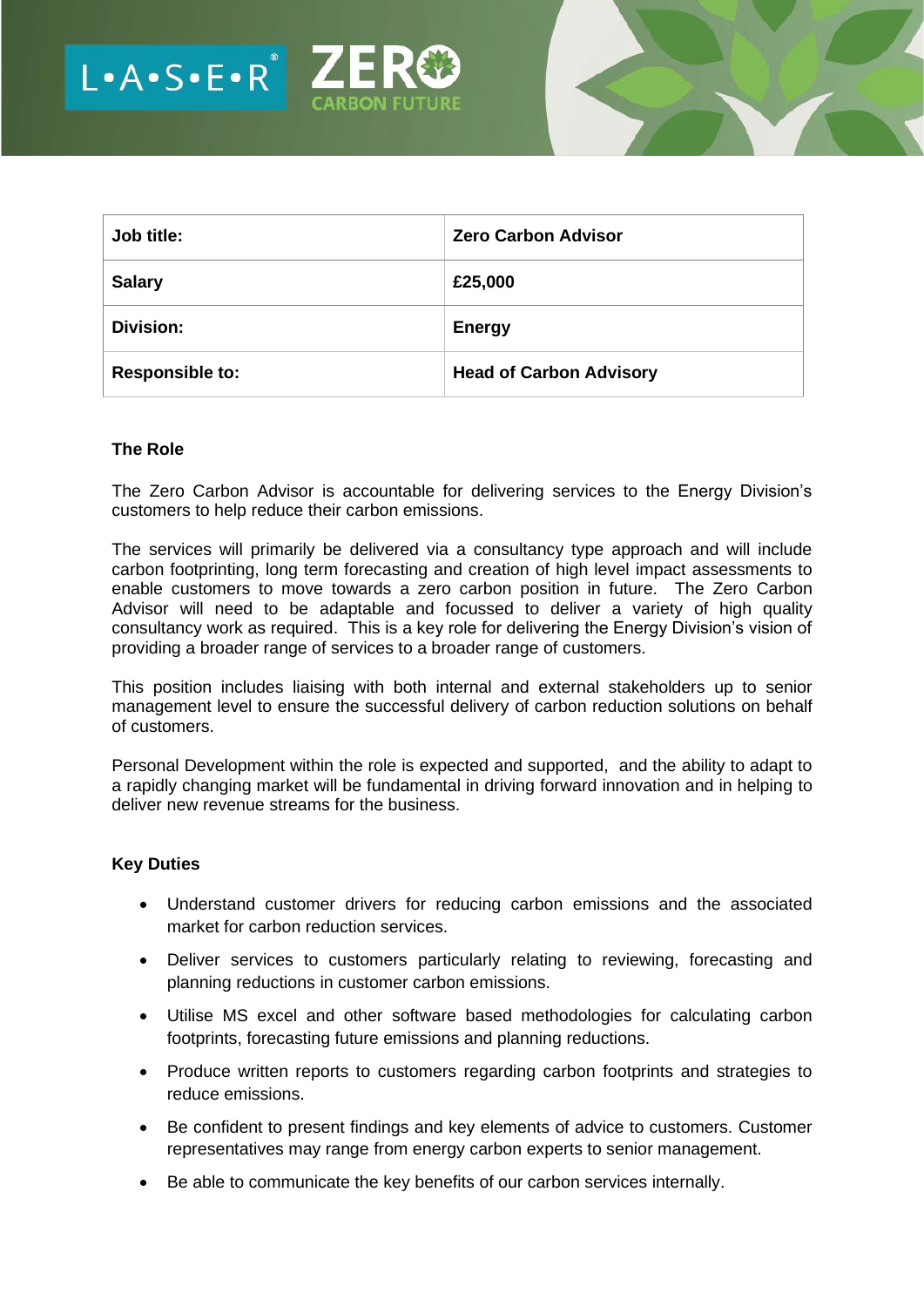- Liaise with customers, suppliers and industry participants, carrying out independent research into specific issues or areas where required.
- Utilise and work alongside consultants and/or partners in order to develop and deliver services to customers.
- Develop and maintain an expert understanding of carbon footprinting techniques, national guidance, data sources and carbon reduction methods.

Such other duties, commensurate with the grading of the post that may be assigned by the line manager or their nominee.

## **Health, Safety & Wellbeing Considerations**

 $L A \cdot S \cdot E \cdot R^*$   $Z_{cap}$ 

This role involves undertaking duties which include the Health, Safety and wellbeing issues outlined below. Please be aware of these, when considering your suitability for the role.

■ Regular use of Screen Display Equipment

### **Other duties:**

**Health and Safety:** Adhere to the corporate policy on Health and Safety at work as well as taking responsibility for Health and Safety within the area of your control.

**Equality and Diversity:** Work positively in an equal opportunity and diverse environment and respect the unique contribution of every individual.

**Environmental Awareness:** To support the organisation's corporate Environment Policy by complying with relevant environmental legislation and carrying out your duties in an environmentally responsible manner

## **Internal & External Relationships**

#### **Internal:**

Successful internal relationships will need to be developed with:

• All colleagues within the Energy Division

#### **External:**

Successful external relationships will need to be developed with:

- Suppliers
- LASER Customers
- Regulatory bodies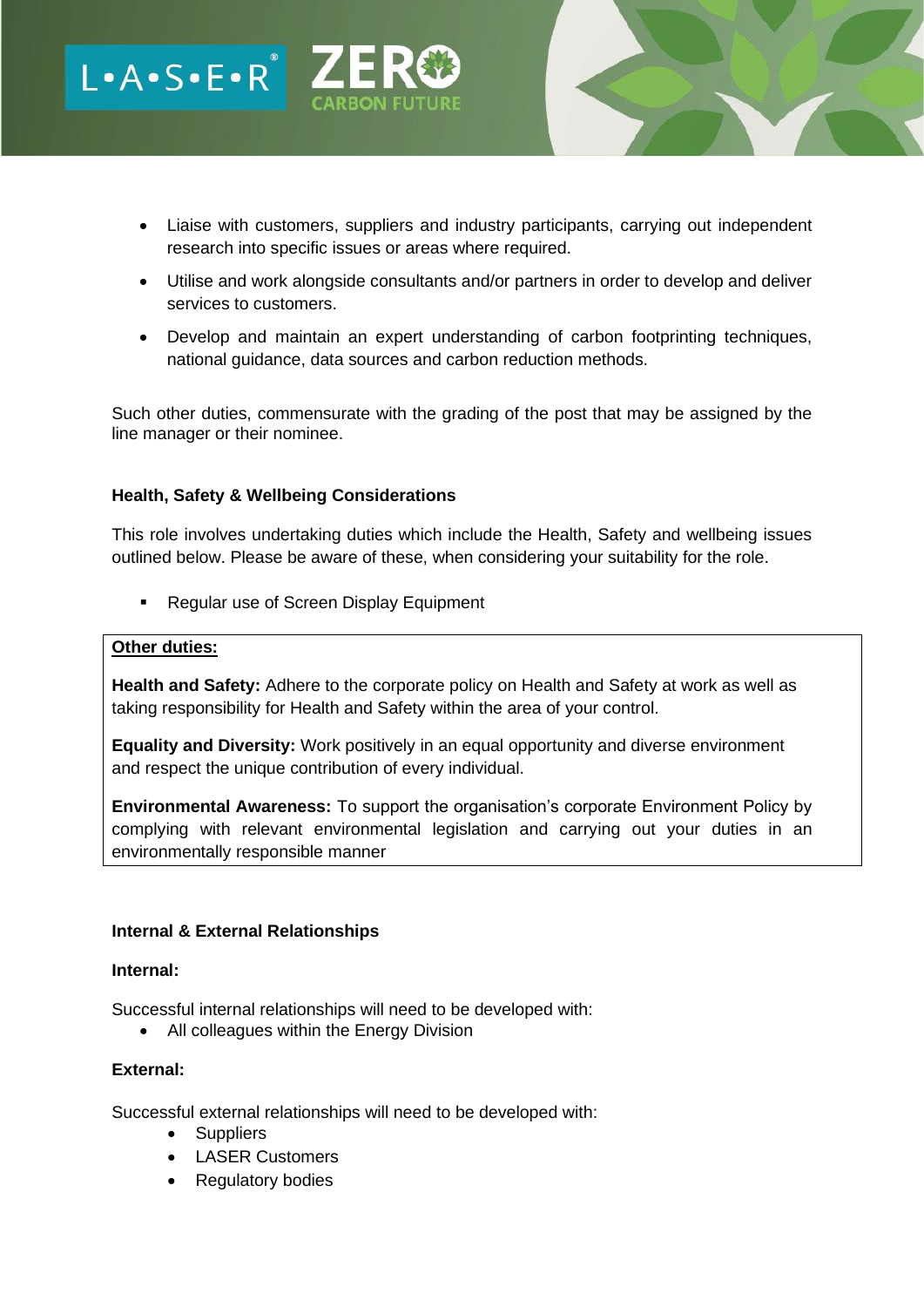

L.A.S.E.R<sup>'</sup> ZER<sup>®</sup>

# **Person Specification**

The Person Specification details the necessary skills, qualifications, experience or other attributes needed to carry out the job. Please be aware that your application will be measured against the criteria published below.

**CARBON FUTURE** 

| <b>Qualifications / Training</b>                                                                                                                                                                                      | <b>Essential</b> | <b>Desirable</b> |
|-----------------------------------------------------------------------------------------------------------------------------------------------------------------------------------------------------------------------|------------------|------------------|
| Appropriate Degree-level qualification or relevant<br>experience and accreditations with bodies such as CIBSE,<br>Energy Institute or IEMA such as formal energy<br>management qualification or low carbon consultant | ✔                |                  |

| <b>Experience / Knowledge</b>                                                                                 | <b>Essential</b> | <b>Desirable</b> |
|---------------------------------------------------------------------------------------------------------------|------------------|------------------|
| Some prior knowledge or experience of assessing or<br>measuring greenhouse gas emissions.                     |                  |                  |
| Analysing and interpreting large data sets and using<br>calculations to conclude results and recommendations. |                  |                  |
| Experience of producing written reports cohesively setting<br>out results and findings                        |                  |                  |
| Experience of influencing strategic stakeholders                                                              |                  |                  |
| Experience of operating in a commercially numerate<br>environment or providing consultancy type services      |                  |                  |

| <b>Skills / Abilities</b>                                                                                      | <b>Essential</b> | <b>Desirable</b> |
|----------------------------------------------------------------------------------------------------------------|------------------|------------------|
| Excellent IT skills, particularly Microsoft Office packages                                                    |                  |                  |
| First class communication and presentation skills (both<br>verbally and in written format)                     |                  |                  |
| Assimilate, analyse and interpret key facts from a wide<br>variety of data sources working to tight deadlines. |                  |                  |
| Able to undertake tasks to a high degree of accuracy.                                                          |                  |                  |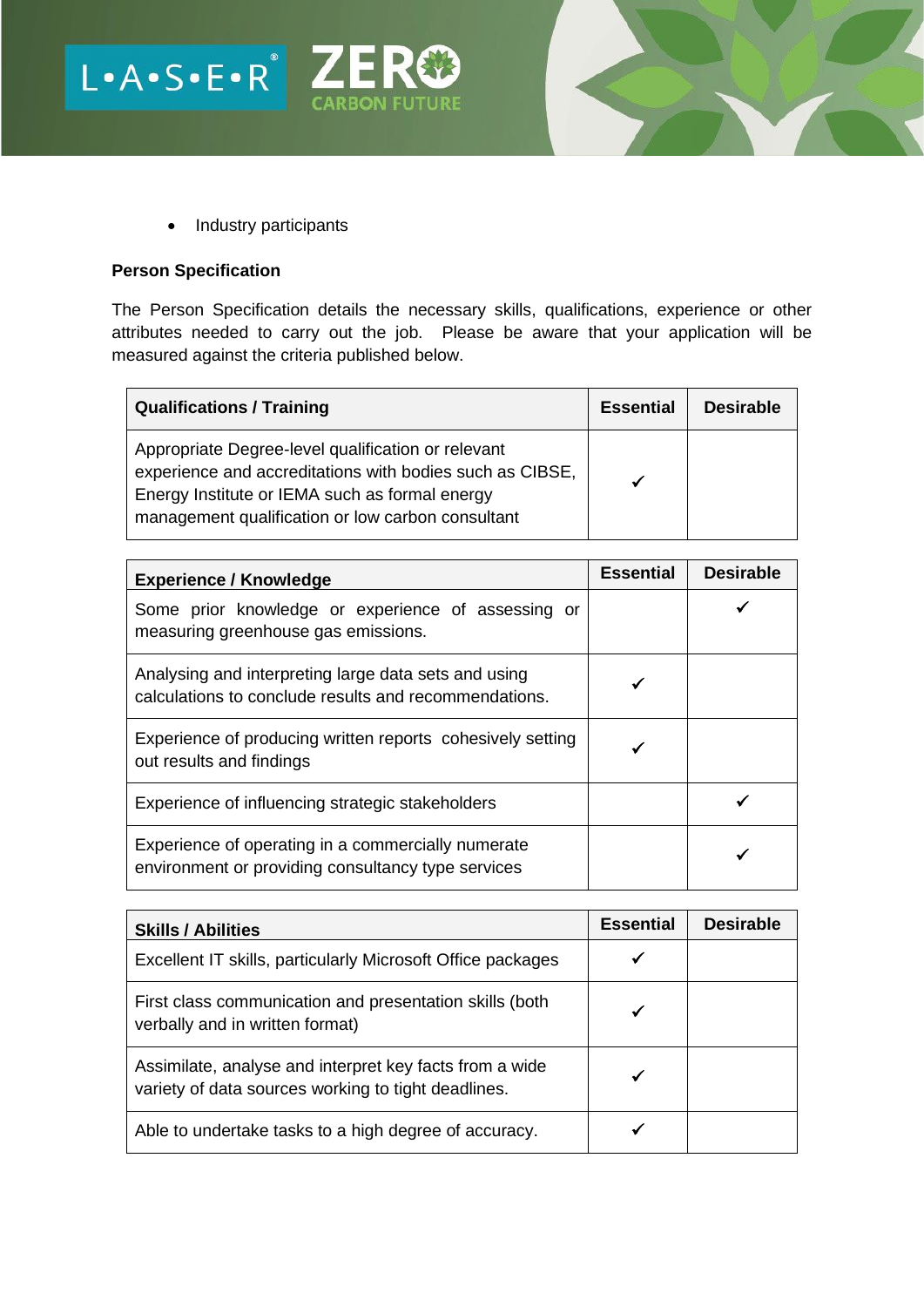

| Good organisational and prioritisation skills.                                                 |  |
|------------------------------------------------------------------------------------------------|--|
| Able to work on own initiative and as part of an integrated<br>team.                           |  |
| Creativity, innovation and problem solving                                                     |  |
| Able to build rapport quickly and be influential within<br>teams, with peers and stakeholders. |  |
| Highly numerate                                                                                |  |

| <b>Additional Attributes</b>                                                                                                      | <b>Essential</b> | <b>Desirable</b> |
|-----------------------------------------------------------------------------------------------------------------------------------|------------------|------------------|
| Commitment to deliver Equality, Diversity and Inclusivity in<br>any recruitment.                                                  |                  |                  |
| Role model Commercial Services values of Caring,<br>Trustworthy & Proud.                                                          |                  |                  |
| Lead by example and set the standards that support the<br>image we want to project to our customers, suppliers and<br>colleagues. |                  |                  |

## **Code of conduct**

We expect our employees to act professionally at all times both internally in the way we treat our colleagues and business partners and externally in the image we project to our customers and suppliers.

# **We expect all our team members to :**

- $\checkmark$  Be Caring about their colleagues, their customers and our business
- $\checkmark$  Be Trustworthy and do what they say they are going to do
- $\checkmark$  Be Proud of their role in the business, what they do and how they do it

| <b>Job Holder's Signature:</b> | Date: |
|--------------------------------|-------|
| <b>Print Name:</b>             |       |